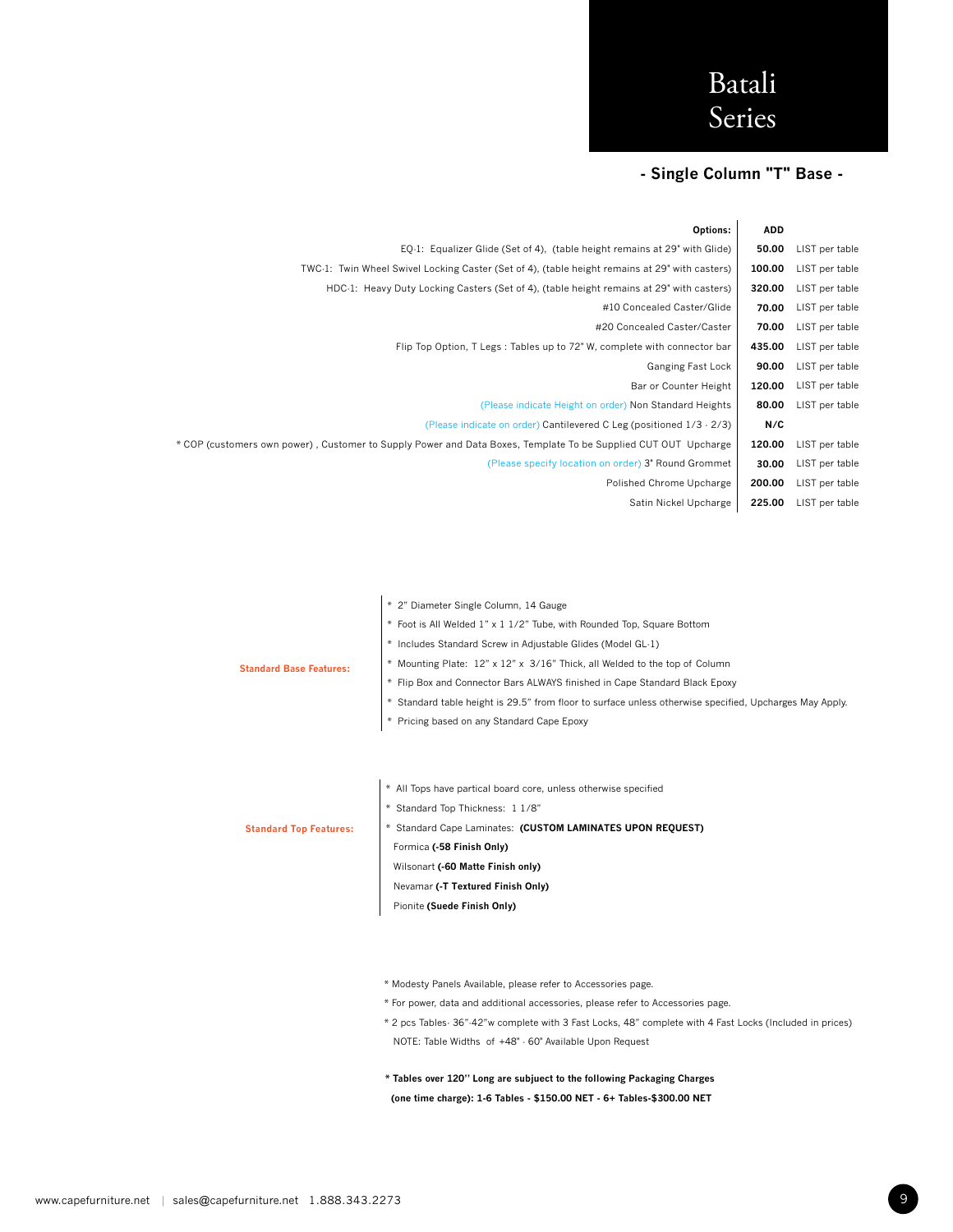#### **HOW TO READ CODES: REC 2096 S 90-2-18**

**REC** = Rectangular

**2096** = Top Size: 20" x 96"

**S 90-2-18= -S=**Includes Support Stretchers -**90**=Model 90 Batali, -**2**=2 "T" Legs, -**18**=18" Base Spread

**NOTE**: **MP**=Offset Mounting Plate-Column is welded to the ouside of the mounting plate to accommodate smaller top

# Batali Series

**- Single Column "T" Base -** 

Rectangular



|            | Model # |     |   | Rectangular   |    | Size  | Wt. | ST <sub>1</sub> | ST <sub>2</sub> | ST <sub>3</sub> | ST <sub>4</sub> | ST <sub>5</sub> | ST <sub>6</sub> | ST7  |
|------------|---------|-----|---|---------------|----|-------|-----|-----------------|-----------------|-----------------|-----------------|-----------------|-----------------|------|
|            |         |     |   |               |    | A x B |     |                 |                 |                 |                 |                 |                 |      |
| REC        | 20      | 36  |   | $90 - 2 - 18$ | 20 | 36    | 53  | 680             | 723             | 850             | 914             | 946             | 1105            | 1424 |
| <b>REC</b> | 20      | 42  |   | $90 - 2 - 18$ | 20 | 42    | 57  | 716             | 765             | 914             | 989             | 1026            | 1212            | 1584 |
| REC        | 20      | 48  |   | 90.2.18       | 20 | 48    | 61  | 751             | 808             | 978             | 1063            | 1105            | 1318            | 1743 |
| <b>REC</b> | 20      | 54  |   | $90 - 2 - 18$ | 20 | 54    | 66  | 787             | 850             | 1042            | 1137            | 1185            | 1424            | 1902 |
| <b>REC</b> | 20      | 60  |   | 90.2.18       | 20 | 60    | 70  | 822             | 893             | 1105            | 1212            | 1265            | 1530            | 2062 |
| <b>REC</b> | 20      | 72  |   | 90.2.18       | 20 | 72    | 78  | 893             | 978             | 1233            | 1360            | 1424            | 1743            | 2380 |
| <b>REC</b> | 20      | 84  | S | $90-2-18-S*$  | 20 | 84    | 97  | 1172            | 1271            | 1568            | 1717            | 1792            | 2163            | 2907 |
| REC        | 20      | 96  | S | $90-2-18-S*$  | 20 | 96    | 106 | 1243            | 1356            | 1696            | 1866            | 1951            | 2376            | 3226 |
| REC        | 20      | 120 | S | $90.2.18 S*$  | 20 | 120   | 122 | 1384            | 1526            | 1951            | 2163            | 2270            | 2801            | 3863 |
|            |         |     |   |               |    |       |     |                 |                 |                 |                 |                 |                 |      |

S\* includes 2pcs -"L" shape steel support stretchers, screwed 18" from the edge of the top to prevent bowing

| <b>REC</b> | 24 | 36  |    | 90.2.23       | 24 | 36  | 60  | 723  | 774  | 927  | 1003 | 1042 | 1233 | 1615 |
|------------|----|-----|----|---------------|----|-----|-----|------|------|------|------|------|------|------|
| <b>REC</b> | 24 | 42  |    | $90 - 2 - 23$ | 24 | 42  | 65  | 765  | 825  | 1003 | 1093 | 1137 | 1360 | 1807 |
| REC        | 24 | 48  |    | $90 - 2 - 23$ | 24 | 48  | 70  | 808  | 876  | 1080 | 1182 | 1233 | 1488 | 1998 |
| <b>REC</b> | 24 | 54  |    | 90.2.23       | 24 | 54  | 75  | 850  | 927  | 1156 | 1271 | 1329 | 1615 | 2189 |
| <b>REC</b> | 24 | 60  |    | 90.2.23       | 24 | 60  | 80  | 893  | 978  | 1233 | 1360 | 1424 | 1743 | 2380 |
| <b>REC</b> | 24 | 72  |    | $90 - 2 - 23$ | 24 | 72  | 90  | 978  | 1080 | 1386 | 1539 | 1615 | 1998 | 2763 |
| <b>REC</b> | 24 | 84  | S. | $90.2.23.5*$  | 24 | 84  | 111 | 1271 | 1390 | 1747 | 1925 | 2015 | 2461 | 3353 |
| <b>REC</b> | 24 | 96  | S. | $90.2.23.5*$  | 24 | 96  | 121 | 1356 | 1492 | 1900 | 2104 | 2206 | 2716 | 3736 |
| <b>REC</b> | 24 | 120 | S  | $90.2.23.5*$  | 24 | 120 | 141 | 1526 | 1696 | 2206 | 2461 | 2588 | 3226 | 4501 |
|            |    |     |    |               |    |     |     |      |      |      |      |      |      |      |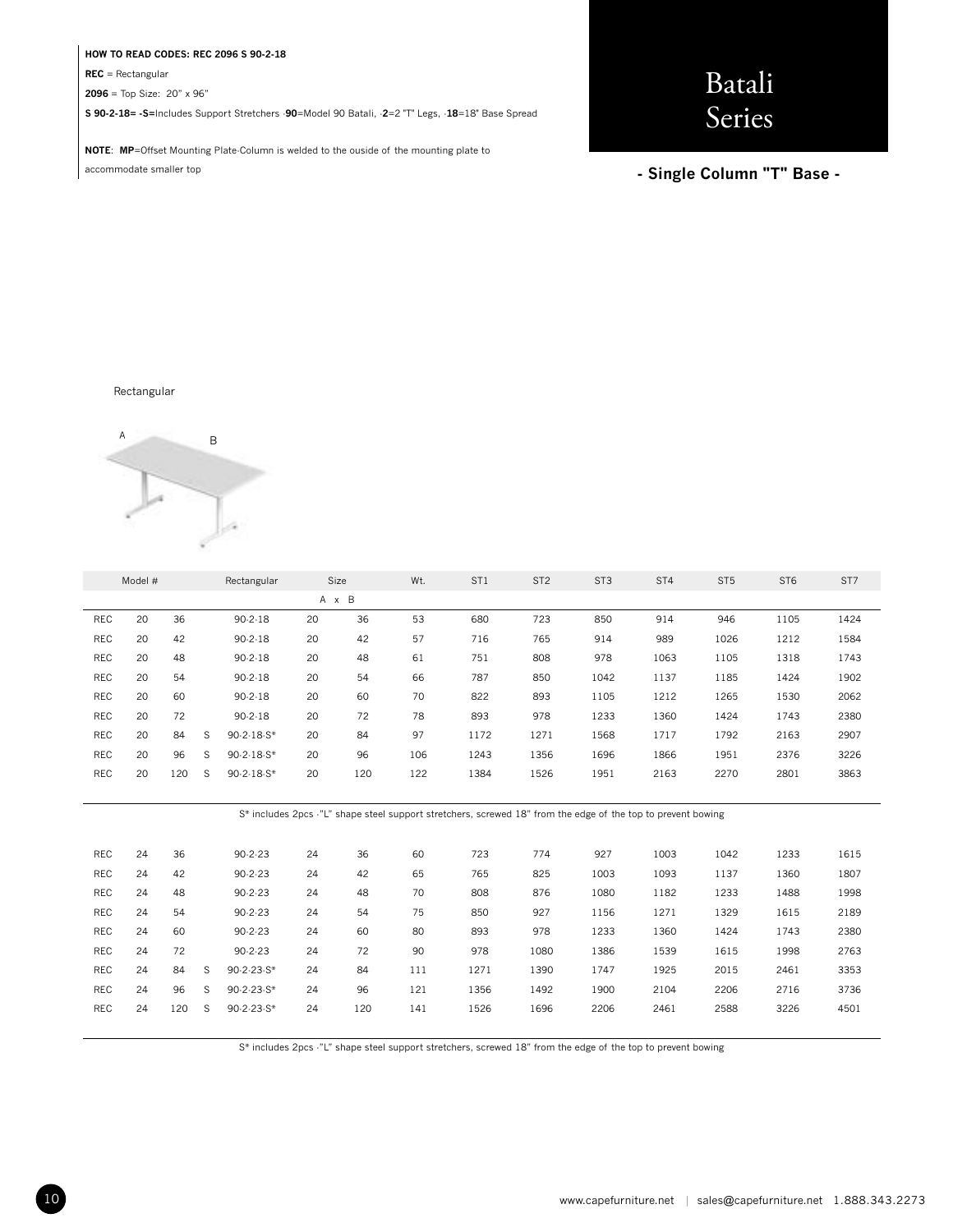**- Single Column "T" Base -** 

|            | Model # |     |   | Rectangular   |     | Size | Wt. | ST <sub>1</sub> | ST <sub>2</sub> | ST <sub>3</sub> | ST <sub>4</sub> | ST <sub>5</sub> | ST <sub>6</sub> | ST7  |
|------------|---------|-----|---|---------------|-----|------|-----|-----------------|-----------------|-----------------|-----------------|-----------------|-----------------|------|
|            |         |     |   |               | A x | B    |     |                 |                 |                 |                 |                 |                 |      |
| <b>REC</b> | 30      | 36  |   | $90 - 2 - 28$ | 30  | 36   | 70  | 791             | 855             | 1046            | 1142            | 1190            | 1429            | 1907 |
| <b>REC</b> | 30      | 42  |   | $90 - 2 - 28$ | 30  | 42   | 76  | 845             | 919             | 1142            | 1254            | 1309            | 1588            | 2146 |
| <b>REC</b> | 30      | 48  |   | $90 - 2 - 28$ | 30  | 48   | 82  | 898             | 983             | 1238            | 1365            | 1429            | 1748            | 2385 |
| <b>REC</b> | 30      | 54  |   | 90.2.28       | 30  | 54   | 88  | 951             | 1046            | 1333            | 1477            | 1548            | 1907            | 2624 |
| <b>REC</b> | 30      | 60  |   | $90 - 2 - 28$ | 30  | 60   | 95  | 1004            | 1110            | 1429            | 1588            | 1668            | 2066            | 2863 |
| <b>REC</b> | 30      | 72  |   | $90 - 2 - 28$ | 30  | 72   | 107 | 1110            | 1238            | 1620            | 1811            | 1907            | 2385            | 3341 |
| <b>REC</b> | 30      | 84  | S | $90.2.28.$ S* | 30  | 84   | 131 | 1424            | 1573            | 2019            | 2243            | 2354            | 2912            | 4028 |
| <b>REC</b> | 30      | 96  | S | 90-2-28-S*    | 30  | 96   | 143 | 1531            | 1701            | 2211            | 2466            | 2593            | 3231            | 4506 |
| <b>REC</b> | 30      | 120 | S | 90-2-28-S*    | 30  | 120  | 168 | 1743            | 1956            | 2593            | 2912            | 3071            | 3868            | 5462 |
|            |         |     |   |               |     |      |     |                 |                 |                 |                 |                 |                 |      |

S\* includes 2pcs -"L" shape steel support stretchers, screwed 18" from the edge of the top to prevent bowing

| <b>REC</b> | 36 | 48  |    | $90 - 2 - 28$ | 36 | 48  | 92  | 983  | 1085 | 1391 | 1544 | 1620 | 2003 | 2768 |
|------------|----|-----|----|---------------|----|-----|-----|------|------|------|------|------|------|------|
| <b>REC</b> | 36 | 54  |    | $90 - 2 - 28$ | 36 | 54  | 100 | 1046 | 1161 | 1505 | 1678 | 1764 | 2194 | 3055 |
| <b>REC</b> | 36 | 60  |    | $90 - 2 - 28$ | 36 | 60  | 107 | 1110 | 1238 | 1620 | 1811 | 1907 | 2385 | 3341 |
| <b>REC</b> | 36 | 72  |    | $90 - 2 - 28$ | 36 | 72  | 122 | 1238 | 1391 | 1850 | 2079 | 2194 | 2768 | 3915 |
| <b>REC</b> | 36 | 84  | S. | 90-2-28-S*    | 36 | 84  | 148 | 1573 | 1752 | 2287 | 2555 | 2689 | 3358 | 4697 |
| <b>REC</b> | 36 | 96  | S. | $90-2-28-S*$  | 36 | 96  | 163 | 1701 | 1905 | 2517 | 2823 | 2976 | 3741 | 5271 |
| <b>REC</b> | 36 | 120 | -S | 90-2-28-S*    | 36 | 120 | 193 | 1956 | 2211 | 2976 | 3358 | 3549 | 4506 | 6418 |
|            |    |     |    |               |    |     |     |      |      |      |      |      |      |      |

|  |  | S* includes 2pcs -"L" shape steel support stretchers, screwed 18" from the edge of the top to prevent bowing |  |  |
|--|--|--------------------------------------------------------------------------------------------------------------|--|--|
|--|--|--------------------------------------------------------------------------------------------------------------|--|--|

| <b>REC</b> | 42 | 60  |    | $90 - 2 - 28$ | 42 | 60  | 120 | 1216 | 1365 | 1811 | 2035 | 2146 | 2704 | 3820 |
|------------|----|-----|----|---------------|----|-----|-----|------|------|------|------|------|------|------|
| <b>REC</b> | 42 | 72  |    | $90 - 2 - 28$ | 42 | 72  | 137 | 1365 | 1544 | 2079 | 2347 | 2481 | 3150 | 4489 |
| <b>REC</b> | 42 | 84  | S. | 90-2-28-S*    | 42 | 84  | 166 | 1722 | 1930 | 2555 | 2867 | 3023 | 3804 | 5366 |
| <b>REC</b> | 42 | 96  | -S | 90-2-28-S*    | 42 | 96  | 183 | 1871 | 2109 | 2823 | 3180 | 3358 | 4251 | 6036 |
| <b>REC</b> | 42 | 120 | S. | 90-2-28-S*    | 42 | 120 | 218 | 2168 | 2466 | 3358 | 3804 | 4028 | 5143 | 7374 |
|            |    |     |    |               |    |     |     |      |      |      |      |      |      |      |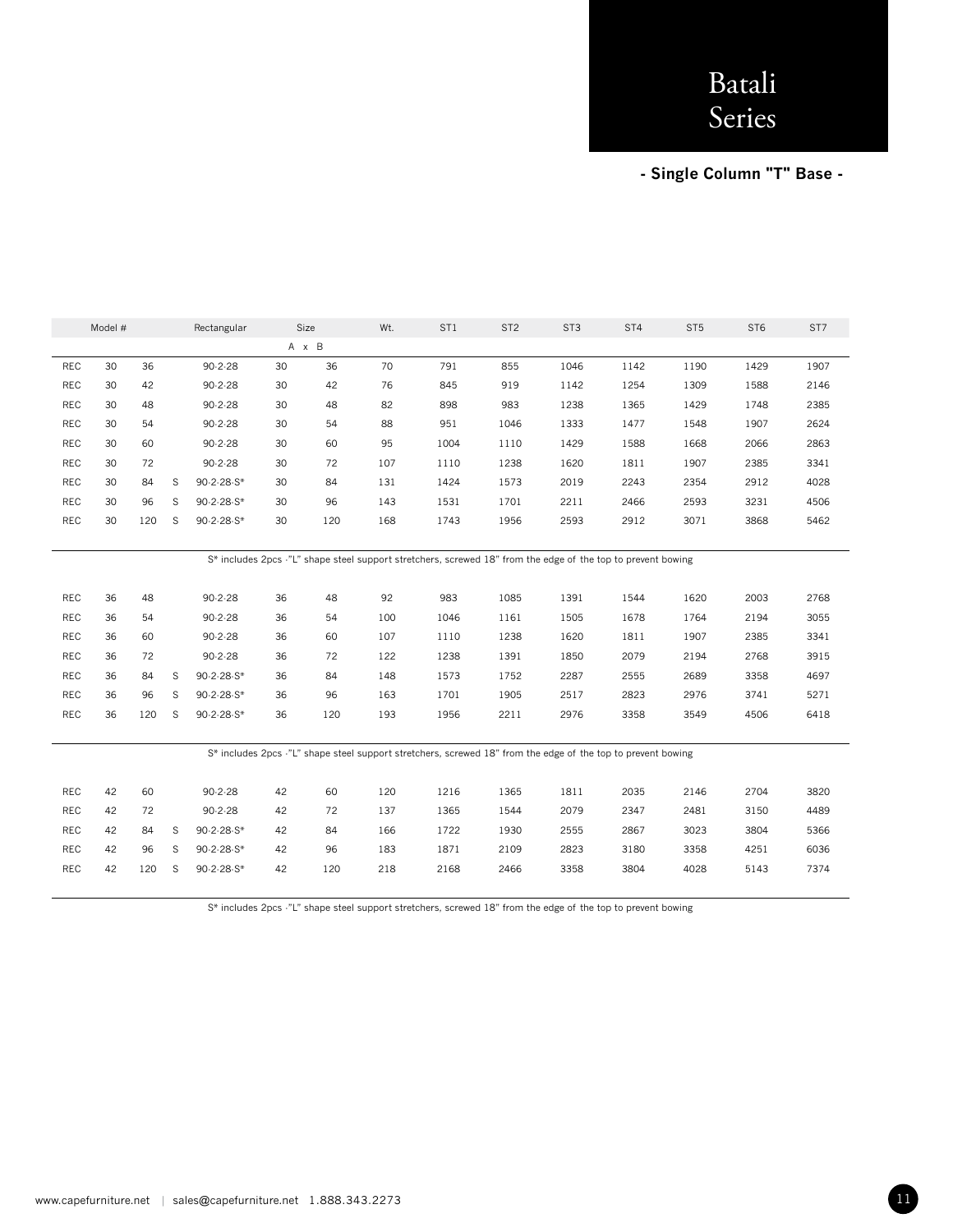### **- Single Column "T" Base -**

|            | Half Round |    |                                                                                                              |                  | Trapazoid |       |     | Radius End Left |                 |                 |                 | Radius End Right |                 |      |  |
|------------|------------|----|--------------------------------------------------------------------------------------------------------------|------------------|-----------|-------|-----|-----------------|-----------------|-----------------|-----------------|------------------|-----------------|------|--|
|            |            | B  |                                                                                                              |                  |           | B     |     |                 |                 | $\sf B$         |                 | Α                | B               |      |  |
|            |            |    |                                                                                                              | Α                |           |       | А   |                 |                 | А               |                 |                  |                 |      |  |
|            | Model #    |    |                                                                                                              | Half Round       |           | Size  | Wt. | ST <sub>1</sub> | ST <sub>2</sub> | ST <sub>3</sub> | ST4             | ST <sub>5</sub>  | ST <sub>6</sub> | ST7  |  |
|            |            |    |                                                                                                              |                  |           | A x B |     |                 |                 |                 |                 |                  |                 |      |  |
| <b>HR</b>  | 24         | 48 |                                                                                                              | $90 - 2 - 18$    | 24        | 48    | 78  | 893             | 978             | 1233            | 1360            | 1424             | 1743            | 2380 |  |
| <b>HR</b>  | 30         | 60 |                                                                                                              | $90 - 2 - 23$    | 30        | 60    | 105 | 1105            | 1233            | 1615            | 1807            | 1902             | 2380            | 3337 |  |
| <b>HR</b>  | 36         | 72 |                                                                                                              | $90 - 2 - 28$    | 36        | 72    | 132 | 1323            | 1493            | 2003            | 2258            | 2385             | 3023            | 4298 |  |
|            |            |    |                                                                                                              |                  |           |       |     |                 |                 |                 |                 |                  |                 |      |  |
|            | Model #    |    |                                                                                                              | Trapazoid        |           | Size  | Wt. | ST1             | ST <sub>2</sub> | ST <sub>3</sub> | ST4             | ST <sub>5</sub>  | ST <sub>6</sub> | ST7  |  |
|            |            |    |                                                                                                              |                  |           | A x B |     |                 |                 |                 |                 |                  |                 |      |  |
| TR         | 24         | 48 |                                                                                                              | $90 - 2 - 18$    | 24        | 48    | 78  | 893             | 978             | 1233            | 1360            | 1424             | 1743            | 2380 |  |
| <b>TR</b>  | 30         | 60 |                                                                                                              | $90 - 2 - 23$    | 30        | 60    | 105 | 1105            | 1233            | 1615            | 1807            | 1902             | 2380            | 3337 |  |
| TR         | 36         | 72 |                                                                                                              | $90 - 2 - 28$    | 36        | 72    | 132 | 1323            | 1493            | 2003            | 2258            | 2385             | 3023            | 4298 |  |
|            |            |    |                                                                                                              |                  |           |       |     |                 |                 |                 |                 |                  |                 |      |  |
|            | Model #    |    |                                                                                                              | Radius End Left  |           | Size  | Wt. | ST <sub>1</sub> | ST <sub>2</sub> | ST <sub>3</sub> | ST4             | ST <sub>5</sub>  | ST <sub>6</sub> | ST7  |  |
|            |            |    |                                                                                                              |                  |           | A x B |     |                 |                 |                 |                 |                  |                 |      |  |
| REL        | 24         | 60 |                                                                                                              | $90 - 2 - 23$    | 24        | 60    | 80  | 893             | 978             | 1233            | 1360            | 1424             | 1743            | 2380 |  |
| REL        | 24         | 72 |                                                                                                              | $90 - 2 - 23$    | 24        | 72    | 90  | 978             | 1080            | 1386            | 1539            | 1615             | 1998            | 2763 |  |
| REL        | 30         | 60 |                                                                                                              | $90 - 2 - 28$    | 30        | 60    | 102 | 1068            | 1187            | 1544            | 1722            | 1811             | 2258            | 3150 |  |
| REL        | 30         | 72 |                                                                                                              | $90 - 2 - 28$    | 30        | 72    | 115 | 1174            | 1314            | 1735            | 1945            | 2050             | 2576            | 3628 |  |
| REL        | 30         | 84 |                                                                                                              | 90-2-28-S*       | 30        | 84    | 127 | 1488            | 1650            | 2134            | 2376            | 2498             | 3103            | 4314 |  |
| REL        | 36         | 60 |                                                                                                              | $90 - 2 - 28$    | 36        | 60    | 115 | 1178            | 1319            | 1743            | 1954            | 2060             | 2589            | 3647 |  |
| REL        | 36         | 72 |                                                                                                              | 90.2.28          | 36        | 72    | 132 | 1323            | 1493            | 2003            | 2258            | 2385             | 3023            | 4298 |  |
| REL        | 36         | 84 | $\mathbb S$                                                                                                  | 90-2-28-S*       | 36        | 84    | 158 | 1658            | 1854            | 2440            | 2733            | 2880             | 3613            | 5079 |  |
|            |            |    | S* includes 2pcs -"L" shape steel support stretchers, screwed 18" from the edge of the top to prevent bowing |                  |           |       |     |                 |                 |                 |                 |                  |                 |      |  |
|            | Model #    |    |                                                                                                              | Radius End Right |           | Size  | Wt. | ST <sub>1</sub> | ST <sub>2</sub> | ST <sub>3</sub> | ST <sub>4</sub> | ST <sub>5</sub>  | ST <sub>6</sub> | ST7  |  |
|            |            |    |                                                                                                              |                  |           | A x B |     |                 |                 |                 |                 |                  |                 |      |  |
| <b>RER</b> | 24         | 60 |                                                                                                              | $90 - 2 - 23$    | 24        | 60    | 80  | 893             | 978             | 1233            | 1360            | 1424             | 1743            | 2380 |  |

RER 30 72 90-2-28 30 72 115 1174 1314 1735 1945 2050 2576 3628 RER 30 84 90-2-28-S\* 30 84 127 1488 1650 2134 2376 2498 3103 4314 RER 36 60 90-2-28 36 60 115 1178 1319 1743 1954 2060 2589 3647 RER 36 72 90-2-28 36 72 132 1323 1493 2003 2258 2385 3023 4298 RER 36 84 S 90-2-28-S\* 36 84 158 1658 1854 2440 2733 2880 3613 5079

RER 24 72 90-2-23 24 72 90 978 1080 1386 1539 1615 1998 2763 RER 30 60 90-2-28 30 60 102 1068 1187 1544 1722 1811 2258 3150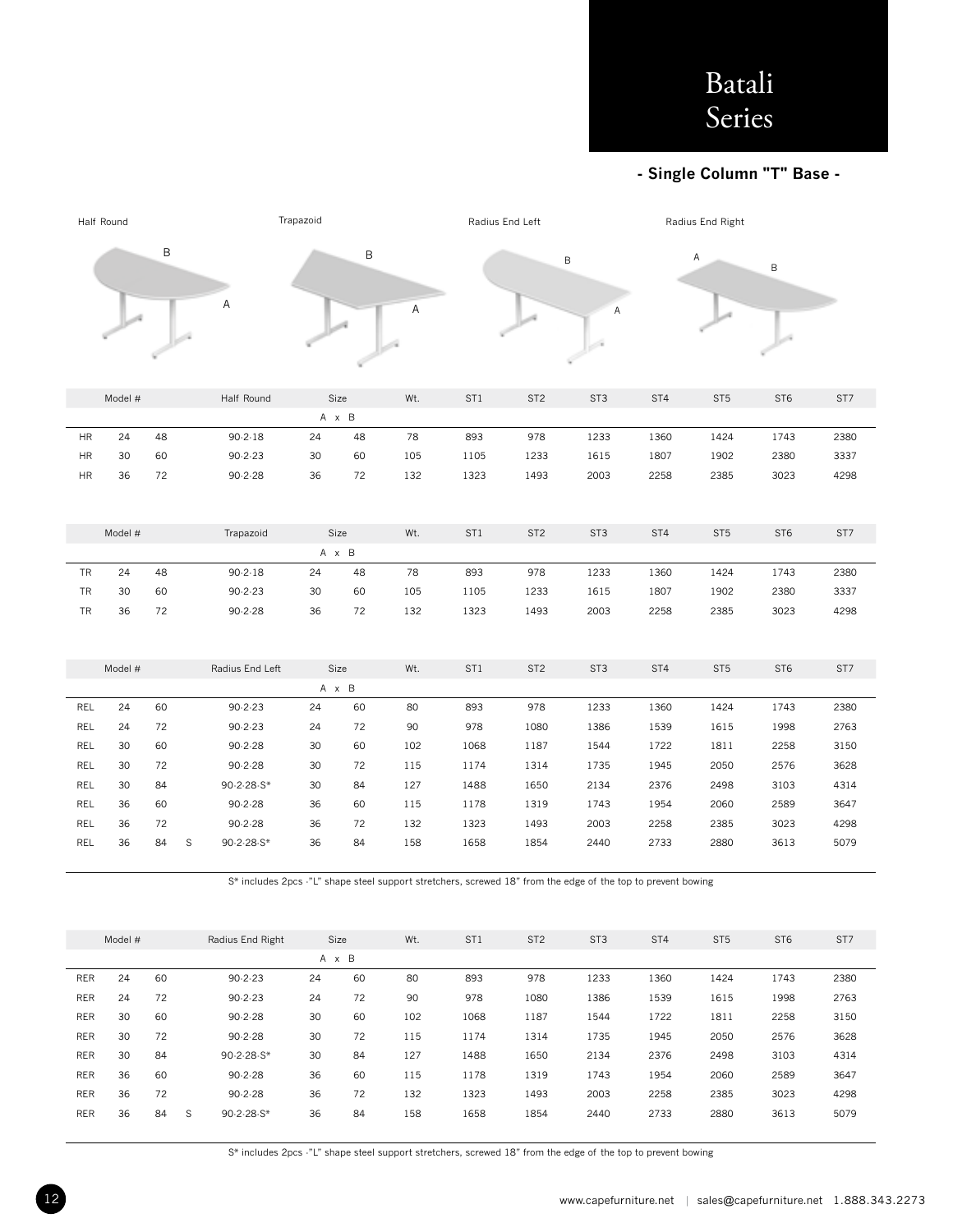**- Single Column "T" Base -** 

| Radius 2 Ends    |         | Wave |             |               |    |       | <b>Bullet</b> |                 |                 |                 |      |                 |                 |      |
|------------------|---------|------|-------------|---------------|----|-------|---------------|-----------------|-----------------|-----------------|------|-----------------|-----------------|------|
|                  |         |      |             |               |    | B     |               |                 | B               |                 |      |                 |                 |      |
|                  |         | B    |             |               |    |       |               |                 |                 |                 |      |                 |                 |      |
|                  |         |      |             |               |    |       | A             |                 |                 |                 |      |                 |                 |      |
|                  |         |      |             | Α             |    |       |               |                 |                 | A               |      |                 |                 |      |
|                  |         |      |             |               |    |       |               |                 |                 |                 |      |                 |                 |      |
|                  |         |      |             |               |    |       |               |                 |                 |                 |      |                 |                 |      |
|                  |         |      |             |               |    |       |               |                 |                 |                 |      |                 |                 |      |
|                  | Model # |      |             | Radius 2 Ends |    | Size  | Wt.           | ST <sub>1</sub> | ST <sub>2</sub> | ST <sub>3</sub> | ST4  | ST <sub>5</sub> | ST <sub>6</sub> | ST7  |
|                  |         |      |             |               |    | A x B |               |                 |                 |                 |      |                 |                 |      |
| R <sub>2</sub> R | 24      | 72   |             | $90 - 2 - 23$ | 24 | 60    | 100           | 1063            | 1182            | 1539            | 1717 | 1807            | 2253            | 3145 |
| R <sub>2</sub> R | 24      | 84   | S           | 90-2-28-S*    | 24 | 72    | 110           | 1356            | 1492            | 1900            | 2104 | 2206            | 2716            | 3736 |
| R <sub>2</sub> R | 24      | 96   | $\mathbb S$ | 90-2-23-S*    | 30 | 60    | 125           | 1483            | 1645            | 2129            | 2372 | 2493            | 3098            | 4310 |
| R <sub>2</sub> R | 30      | 72   |             | $90 - 2 - 28$ | 30 | 72    | 117           | 1195            | 1340            | 1773            | 1990 | 2098            | 2640            | 3724 |
| R <sub>2</sub> R | 30      | 84   | $\mathsf S$ | 90-2-28-S*    | 30 | 84    | 138           | 1488            | 1650            | 2134            | 2376 | 2498            | 3103            | 4314 |
| R <sub>2</sub> R | 30      | 96   | S           | 90-2-28-S*    | 36 | 60    | 158           | 1658            | 1854            | 2440            | 2733 | 2880            | 3613            | 5079 |
| R <sub>2</sub> R | 36      | 72   |             | $90 - 2 - 28$ | 36 | 72    | 132           | 1323            | 1493            | 2003            | 2258 | 2385            | 3023            | 4298 |
| R <sub>2</sub> R | 36      | 84   | $\mathsf S$ | 90-2-28-S*    | 36 | 84    | 158           | 1658            | 1854            | 2440            | 2733 | 2880            | 3613            | 5079 |
| R <sub>2</sub> R | 36      | 96   | S           | 90-2-28-S*    | 36 | 84    | 178           | 1828            | 2058            | 2746            | 3090 | 3263            | 4123            | 5844 |
|                  |         |      |             |               |    |       |               |                 |                 |                 |      |                 |                 |      |
|                  |         |      |             |               |    |       |               |                 |                 |                 |      |                 |                 |      |
|                  | Model # |      |             | Wave          |    | Size  | Wt.           | ST <sub>1</sub> | ST <sub>2</sub> | ST <sub>3</sub> | ST4  | ST <sub>5</sub> | ST <sub>6</sub> | ST7  |
|                  |         |      |             |               |    | A x B |               |                 |                 |                 |      |                 |                 |      |
| WV               | 24      | 60   |             | $90 - 2 - 23$ | 24 | 60    | 95            | 1020            | 1131            | 1462            | 1628 | 1711            | 2125            | 2954 |
| WV               | 24      | 72   |             | $90 - 2 - 23$ | 24 | 72    | 100           | 1063            | 1182            | 1539            | 1717 | 1807            | 2253            | 3145 |
| WV               | 30      | 60   |             | $90 - 2 - 28$ | 30 | 60    | 105           | 1089            | 1212            | 1582            | 1767 | 1859            | 2321            | 3246 |
| WV               | 30      | 72   |             | $90 - 2 - 28$ | 30 | 72    | 117           | 1195            | 1340            | 1773            | 1990 | 2098            | 2640            | 3724 |
| WV               | 36      | 60   |             | $90.2 - 28$   | 36 | 60    | 122           | 1238            | 1391            | 1850            | 2079 | 2194            | 2768            | 3915 |
| WV               | 36      | 72   |             | $90 - 2 - 28$ | 36 | 72    | 132           | 1323            | 1493            | 2003            | 2258 | 2385            | 3023            | 4298 |
|                  |         |      |             |               |    |       |               |                 |                 |                 |      |                 |                 |      |
|                  |         |      |             |               |    |       |               |                 |                 |                 |      |                 |                 |      |
|                  | Model # |      |             | <b>Bullet</b> |    | Size  | Wt.           | ST <sub>1</sub> | ST <sub>2</sub> | ST <sub>3</sub> | ST4  | ST <sub>5</sub> | ST <sub>6</sub> | ST7  |
|                  |         |      |             |               |    | A x B |               |                 |                 |                 |      |                 |                 |      |
| <b>BU</b>        | 24      | 60   |             | $90 - 2 - 23$ | 24 | 60    | 90            | 978             | 1080            | 1386            | 1539 | 1615            | 1998            | 2763 |
| <b>BU</b>        | 30      | 48   |             | $90 - 2 - 28$ | 30 | 48    | 92            | 983             | 1085            | 1391            | 1544 | 1620            | 2003            | 2768 |
| <b>BU</b>        | 30      | 60   |             | $90 - 2 - 28$ | 30 | 60    | 102           | 1068            | 1187            | 1544            | 1722 | 1811            | 2258            | 3150 |
| <b>BU</b>        | 30      | 72   |             | $90 - 2 - 28$ | 30 | 72    | 115           | 1174            | 1314            | 1735            | 1945 | 2050            | 2576            | 3628 |
| <b>BU</b>        | 36      | 48   |             | $90 - 2 - 28$ | 36 | 48    | 102           | 1068            | 1187            | 1544            | 1722 | 1811            | 2258            | 3150 |
| <b>BU</b>        | 36      | 60   |             | $90 - 2 - 28$ | 36 | 60    | 117           | 1195            | 1340            | 1773            | 1990 | 2098            | 2640            | 3724 |
| <b>BU</b>        | 36      | 72   |             | $90 - 2 - 28$ | 36 | 72    | 132           | 1323            | 1493            | 2003            | 2258 | 2385            | 3023            | 4298 |
|                  |         |      |             |               |    |       |               |                 |                 |                 |      |                 |                 |      |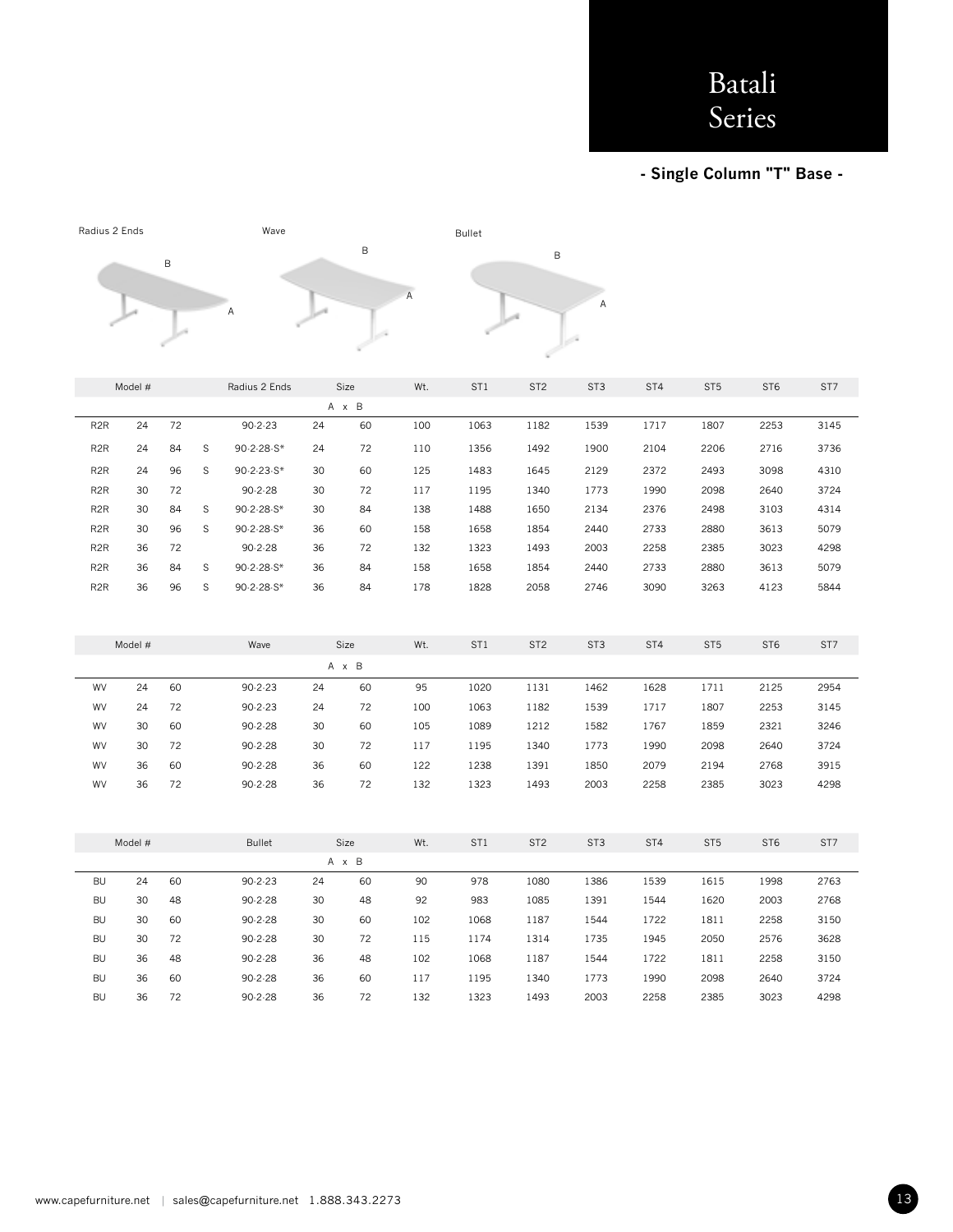### **- Single Column "T" Base -**





|           | Model # |     |   | Boatshape    |    | Size  | Wt. | ST <sub>1</sub> | ST <sub>2</sub> | ST <sub>3</sub> | ST <sub>4</sub> | ST <sub>5</sub> | ST <sub>6</sub> | ST <sub>7</sub> |
|-----------|---------|-----|---|--------------|----|-------|-----|-----------------|-----------------|-----------------|-----------------|-----------------|-----------------|-----------------|
|           |         |     |   |              |    | A x B |     |                 |                 |                 |                 |                 |                 |                 |
| <b>BT</b> | 36      | 96  | S | 90-2-28-S*   | 36 | 96    | 212 | 2211            | 2517            | 3435            | 3894            | 4123            | 5271            | 7566            |
| BT        | 36      | 120 | S | 90-2-28-S*   | 36 | 120   | 263 | 2551            | 2925            | 4047            | 4608            | 4888            | 6291            | 9096            |
|           |         |     |   |              |    |       |     |                 |                 |                 |                 |                 |                 |                 |
| <b>BT</b> | 42      | 96  | S | 90-2-28-S*   | 42 | 96    | 212 | 2211            | 2517            | 3435            | 3894            | 4123            | 5271            | 7566            |
| BT        | 42      | 120 | S | $90.2.28 S*$ | 42 | 120   | 263 | 2551            | 2925            | 4047            | 4608            | 4888            | 6291            | 9096            |
|           |         |     |   |              |    |       |     |                 |                 |                 |                 |                 |                 |                 |

S\* includes 2pcs -"L" shape steel support stretchers, screwed 18" from the edge of the top to prevent bowing

Oval



|           | Model # |     |   | Oval         |    | Size  | Wt. | ST <sub>1</sub> | ST <sub>2</sub> | ST <sub>3</sub> | ST <sub>4</sub> | ST <sub>5</sub> | ST <sub>6</sub> | ST7  |
|-----------|---------|-----|---|--------------|----|-------|-----|-----------------|-----------------|-----------------|-----------------|-----------------|-----------------|------|
|           |         |     |   |              |    | A x B |     |                 |                 |                 |                 |                 |                 |      |
| <b>OV</b> | 36      | 96  | S | $90.2.28 S*$ | 36 | 96    | 223 | 2211            | 2517            | 3435            | 3894            | 4123            | 5271            | 7566 |
| <b>OV</b> | 36      | 120 | S | $90.2.28 S*$ | 36 | 120   | 274 | 2551            | 2925            | 4047            | 4608            | 4888            | 6291            | 9096 |
|           |         |     |   |              |    |       |     |                 |                 |                 |                 |                 |                 |      |
| <b>OV</b> | 42      | 96  | S | 90-2-28-S*   | 42 | 96    | 223 | 2211            | 2517            | 3435            | 3894            | 4123            | 5271            | 7566 |
| <b>OV</b> | 42      | 120 | S | $90.2.28 S*$ | 42 | 120   | 274 | 2551            | 2925            | 4047            | 4608            | 4888            | 6291            | 9096 |
|           |         |     |   |              |    |       |     |                 |                 |                 |                 |                 |                 |      |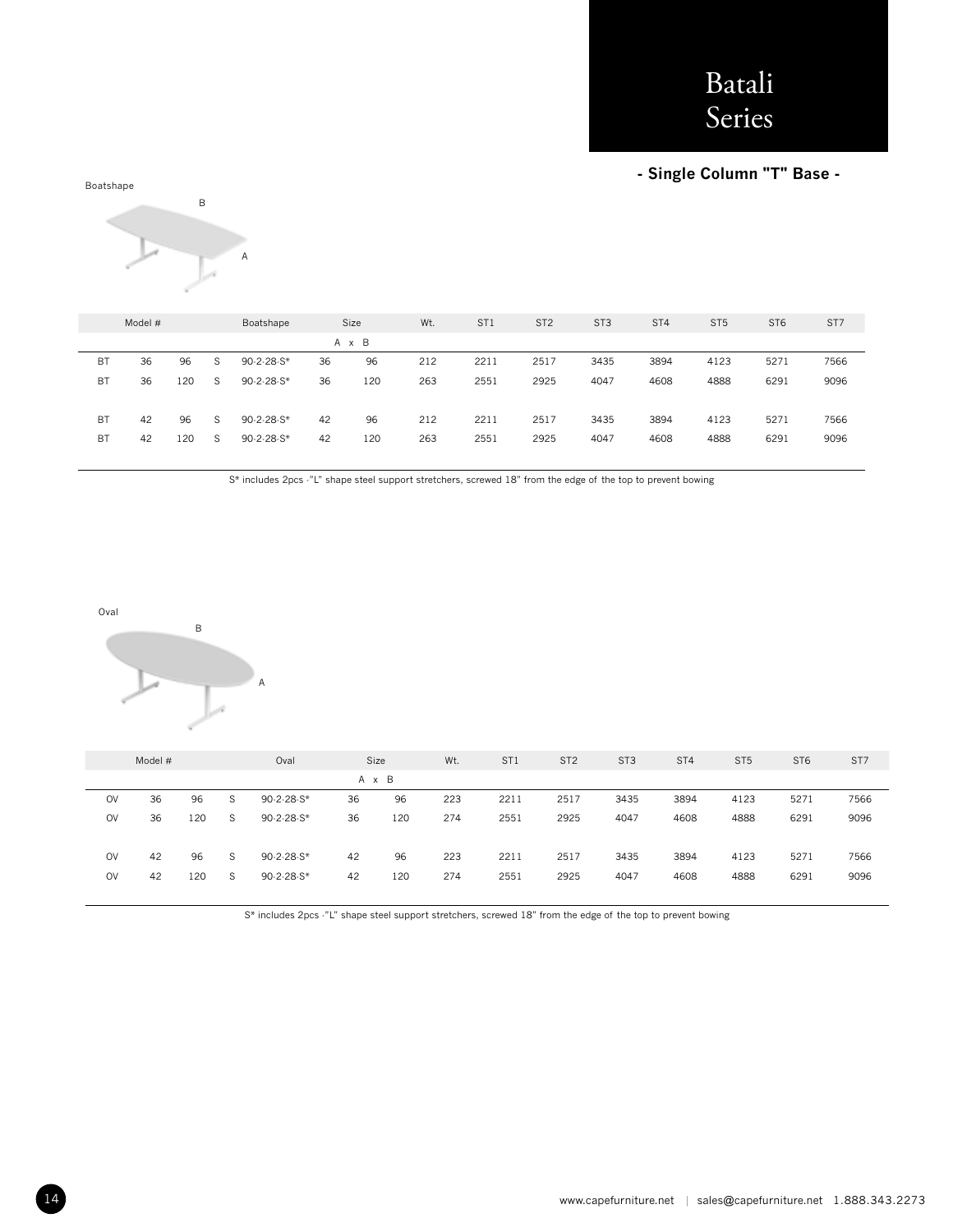## **- Double Column "T" Base -**

|                | <b>ADD</b> | Options:                                                                                                       |
|----------------|------------|----------------------------------------------------------------------------------------------------------------|
| LIST per table | 50.00      | EQ-1: Equalizer Glide (Set of 4), (table height remains at 29" with Glide)                                     |
| LIST per table | 100.00     | TWC-1: Twin Wheel Swivel Locking Caster (Set of 4), (table height remains at 29" with casters)                 |
| LIST per table | 320.00     | HDC-1: Heavy Duty Locking Casters (Set of 4), (table height remains at 29" with casters)                       |
| LIST per table | 70.00      | #10 Concealed Caster/Glide                                                                                     |
| LIST per table | 70.00      | #20 Concealed Caster/Caster                                                                                    |
| LIST per table | 435.00     | Flip Top Option, T Legs: Tables up to 72" W, complete with connector bar                                       |
| LIST per table | 90.00      | Ganging Fast Lock                                                                                              |
| LIST per table | 120.00     | Bar or Counter Height                                                                                          |
| LIST per table | 80.00      | (Please indicate Height on order) Non Standard Heights                                                         |
|                | N/C        | (Please indicate on order) Cantilevered C Leg (positioned 1/3 - 2/3)                                           |
| LIST per table | 120.00     | * COP (customers own power), Customer to Supply Power and Data Boxes, Template To be Supplied CUT OUT Upcharge |
| LIST per table | 30.00      | (Please specify location on order) 3" Round Grommet                                                            |
| LIST per table | 200.00     | Polished Chrome Upcharge                                                                                       |
| LIST per table | 225.00     | Satin Nickel Upcharge                                                                                          |
|                |            |                                                                                                                |

|                                | * 2" Diameter Double (2) Column, 14 Gauge                                                                        |
|--------------------------------|------------------------------------------------------------------------------------------------------------------|
|                                | * Foot is All Welded 1" x 1 1/2" Tube with Rounded Top, Square Bottom                                            |
|                                | * All Double Column "T" Bases come Standard with under mount Chassis and Screw in Adjustable Glides (Model GL-1) |
| <b>Standard Base Features:</b> | * Mounting Plate: 12" x 12" x 3/16" Thick, all Welded to the top of Column                                       |
|                                | * Flip Box and Connector Bars ALWAYS finished in Cape Standard Black Epoxy                                       |
|                                | * Standard table height is 29.5" from floor to surface unless otherwise specified, Upcharges May Apply.          |
|                                | * Pricing based on any Standard Cape Epoxy                                                                       |
|                                |                                                                                                                  |
|                                |                                                                                                                  |
|                                | * All Tops have partical board core, unless otherwise specified                                                  |
|                                | * Standard Top Thickness: 1 1/8"                                                                                 |
|                                | * Standard Cape Laminates: (CUSTOM LAMINATES UPON REQUEST)                                                       |
| <b>Standard Top Features:</b>  | Formica (-58 Finish Only)                                                                                        |
|                                | Wilsonart (-60 Matte Finish only)                                                                                |
|                                | Nevamar (-T Textured Finish Only)                                                                                |
|                                | Arborite (-CA Cashmire Finish Only)                                                                              |
|                                | Pionite (Suede Finish Only)                                                                                      |
|                                |                                                                                                                  |
|                                |                                                                                                                  |
|                                | * Modesty Panels Available, please refer to Accessories page.                                                    |
|                                |                                                                                                                  |
|                                | * For power, data and additional accessories, please refer to Accessories page.                                  |
|                                | * 2 pcs Tables- 36"-42"w complete with 3 Fast Locks, 48" complete with 4 Fast Locks (Included in prices)         |
|                                | NOTE: Table Widths of +48" - 60" Available Upon Request                                                          |

**\* Tables over 120" Long are subjuect to the following Packaging Charges (one time charge): 1-6 Tables - \$150.00 NET - 6+ Tables-\$300.00 NET**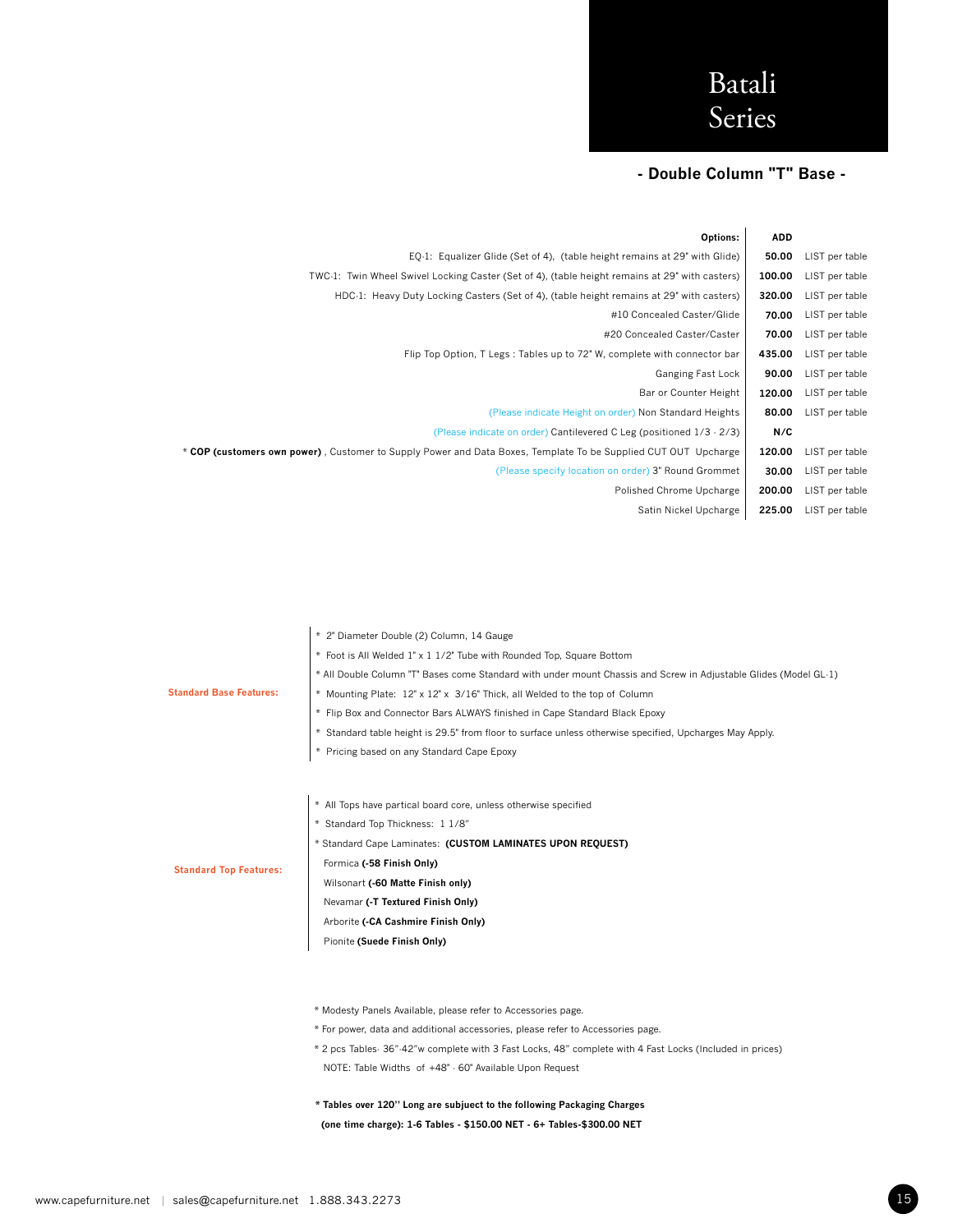#### **HOW TO READ CODES: REC 3684 90-2DC-28**

**REC** = Rectangular

**3684** = Top Size: 36" x 84"

**90-2DC-28=** -**90**=Model 90 Batali, -**2DC**=2 Double Column "T" Legs, -**28**=28" Base Spread

# Batali Series

**NOTE**: **MP**=Offset Mounting Plate-Column is welded to the ouside of the mounting plate to accommodate smaller top

#### **- Double Column "T" Base -**

#### Rectangular



|            | Model # |     | Rectangular |    | Size<br>Wt.<br>ST <sub>1</sub><br>ST <sub>2</sub><br>ST <sub>3</sub> |     | ST4                                                                                                 | ST <sub>5</sub> | ST <sub>6</sub> | ST7  |      |      |      |
|------------|---------|-----|-------------|----|----------------------------------------------------------------------|-----|-----------------------------------------------------------------------------------------------------|-----------------|-----------------|------|------|------|------|
|            | A x B   |     |             |    |                                                                      |     |                                                                                                     |                 |                 |      |      |      |      |
| REC        | 36      | 60  | 90-2DC-28   | 36 | 60                                                                   | 135 | 1595                                                                                                | 1722            | 2105            | 2296 | 2392 | 2870 | 3826 |
| <b>REC</b> | 36      | 72  | 90-2DC-28   | 36 | 72                                                                   | 150 | 1722                                                                                                | 1875            | 2334            | 2564 | 2678 | 3252 | 4400 |
| REC        | 36      | 84  | 90-2DC-28   | 36 | 84                                                                   | 165 | 1850                                                                                                | 2028            | 2564            | 2831 | 2965 | 3635 | 4973 |
| REC        | 36      | 96  | 90-2DC-28   | 36 | 96                                                                   | 180 | 1977                                                                                                | 2181            | 2793            | 3099 | 3252 | 4017 | 5547 |
| <b>REC</b> | 36      | 120 | 90-2DC-28   | 36 | 120                                                                  | 210 | 2232                                                                                                | 2487            | 3252            | 3635 | 3826 | 4782 | 6695 |
| REC        | 36      | 144 | 90-2DC-28   | 36 | 144                                                                  | 240 | 2487                                                                                                | 2793            | 3711            | 4170 | 4400 | 5547 | 7842 |
|            |         |     |             |    |                                                                      |     |                                                                                                     |                 |                 |      |      |      |      |
|            |         |     |             |    |                                                                      |     | All Double Column Bases come complete with under mount Chassis Support with Double Column "T" Bases |                 |                 |      |      |      |      |
|            |         |     |             |    |                                                                      |     |                                                                                                     |                 |                 |      |      |      |      |
| <b>REC</b> | 42      | 60  | 90-2DC-28   | 42 | 60                                                                   | 148 | 1701                                                                                                | 1850            | 2296            | 2519 | 2631 | 3188 | 4304 |
| REC        | 42      | 72  | 90-2DC-28   | 42 | 72                                                                   | 165 | 1850                                                                                                | 2028            | 2564            | 2831 | 2965 | 3635 | 4973 |
| REC        | 42      | 84  | 90-2DC-28   | 42 | 84                                                                   | 183 | 1998                                                                                                | 2207            | 2831            | 3144 | 3300 | 4081 | 5643 |
| <b>REC</b> | 42      | 96  | 90-2DC-28   | 42 | 96                                                                   | 200 | 2147                                                                                                | 2385            | 3099            | 3456 | 3635 | 4527 | 6312 |
| <b>REC</b> | 42      | 120 | 90-2DC-28   | 42 | 120                                                                  | 235 | 2445                                                                                                | 2742            | 3635            | 4081 | 4304 | 5420 | 7651 |
| REC        | 42      | 144 | 90-2DC-28   | 42 | 144                                                                  | 270 | 2742                                                                                                | 3099            | 4170            | 4706 | 4973 | 6312 | 8990 |
|            |         |     |             |    |                                                                      |     |                                                                                                     |                 |                 |      |      |      |      |
|            |         |     |             |    |                                                                      |     | All Double Column Bases come complete with under mount Chassis Support with Double Column "T" Bases |                 |                 |      |      |      |      |
|            |         |     |             |    |                                                                      |     |                                                                                                     |                 |                 |      |      |      |      |
| REC        | 48      | 60  | 90-2DC-28   | 42 | 60                                                                   | 148 | 1701                                                                                                | 1850            | 2296            | 2519 | 2631 | 3188 | 4304 |
| REC        | 48      | 72  | 90-2DC-28   | 42 | 72                                                                   | 165 | 1850                                                                                                | 2028            | 2564            | 2831 | 2965 | 3635 | 4973 |
| <b>REC</b> | 48      | 84  | 90-2DC-28   | 42 | 84                                                                   | 183 | 1998                                                                                                | 2207            | 2831            | 3144 | 3300 | 4081 | 5643 |
| REC        | 48      | 96  | 90-2DC-28   | 42 | 96                                                                   | 200 | 2147                                                                                                | 2385            | 3099            | 3456 | 3635 | 4527 | 6312 |
| REC        | 48      | 120 | 90-2DC-28   | 42 | 120                                                                  | 235 | 2445                                                                                                | 2742            | 3635            | 4081 | 4304 | 5420 | 7651 |
| <b>REC</b> | 48      | 144 | 90-2DC-28   | 42 | 144                                                                  | 270 | 2742                                                                                                | 3099            | 4170            | 4706 | 4973 | 6312 | 8990 |
|            |         |     |             |    |                                                                      |     |                                                                                                     |                 |                 |      |      |      |      |

All Double Column Bases come complete with under mount Chassis Support with Double Column "T" Bases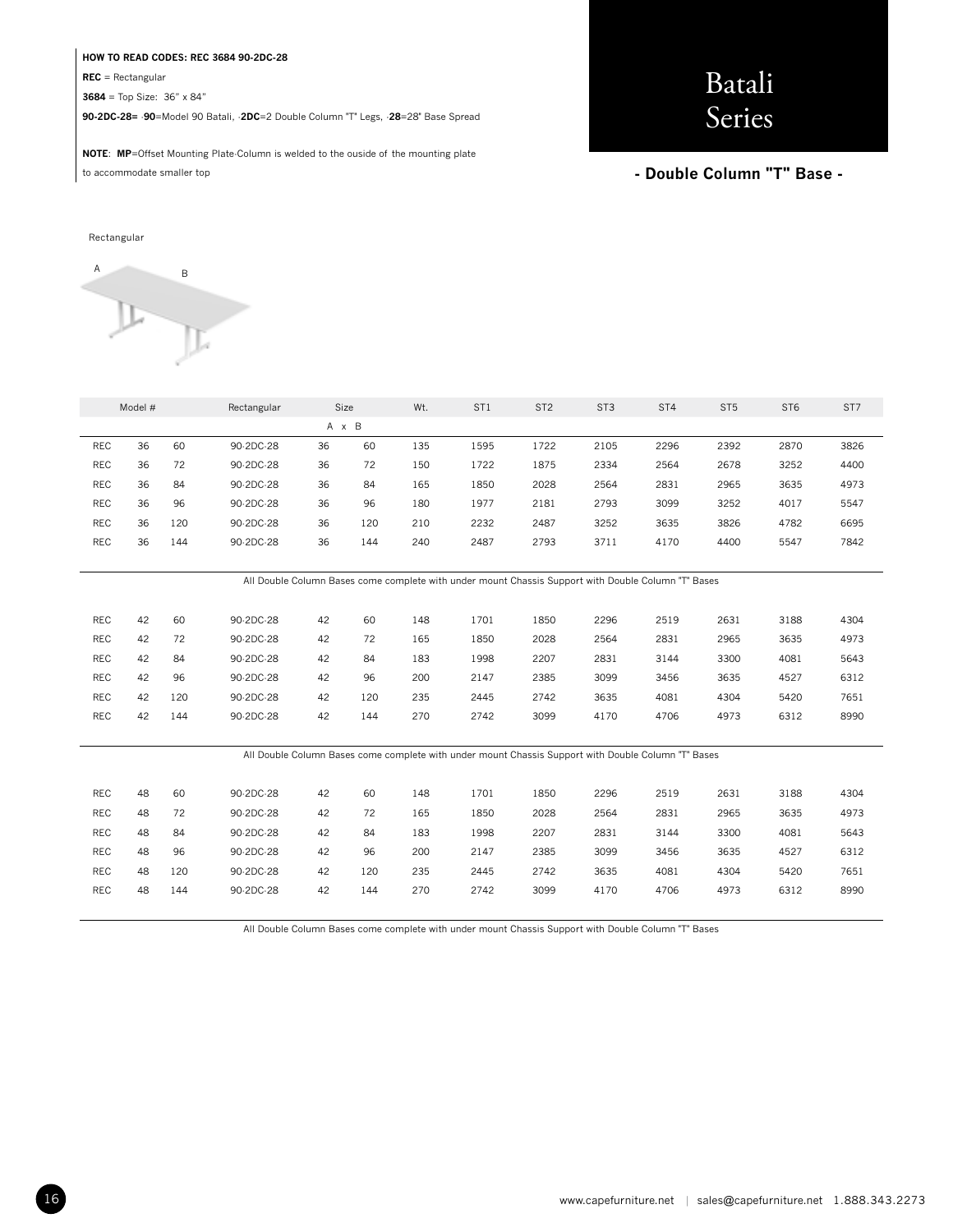### **- Double Column "T" Base -**



|           | Model # |     | Boatshape | Size  |     | Wt. | ST <sub>1</sub> | ST <sub>2</sub> | ST <sub>3</sub> | ST <sub>4</sub> | ST <sub>5</sub> | ST <sub>6</sub> | ST <sub>7</sub> |
|-----------|---------|-----|-----------|-------|-----|-----|-----------------|-----------------|-----------------|-----------------|-----------------|-----------------|-----------------|
|           |         |     |           | A x B |     |     |                 |                 |                 |                 |                 |                 |                 |
| BT        | 48      | 96  | 90-2DC-28 | 48    | 96  | 260 | 2657            | 2997            | 4017            | 4527            | 4782            | 6057            | 8607            |
| <b>BT</b> | 48      | 120 | 90-2DC-28 | 48    | 120 | 300 | 2997            | 3405            | 4629            | 5241            | 5547            | 7077            | 10137           |
| BT        | 48      | 144 | 90-2DC-28 | 48    | 144 | 345 | 3380            | 3864            | 5318            | 6044            | 6408            | 8225            | 11858           |

All Double Column Bases come complete with under mount Chassis Support with Double Column "T" Bases

Racetrack



|           | Model # | Racetrack |           | Size  |     | Wt. | ST <sub>1</sub> | ST <sub>2</sub> | ST <sub>3</sub> | ST <sub>4</sub> | ST <sub>5</sub> | ST <sub>6</sub> | ST7   |
|-----------|---------|-----------|-----------|-------|-----|-----|-----------------|-----------------|-----------------|-----------------|-----------------|-----------------|-------|
|           |         |           |           | A x B |     |     |                 |                 |                 |                 |                 |                 |       |
| <b>RT</b> | 48      | 96        | 90-2DC-28 | 48    | 96  | 260 | 2657            | 2997            | 4017            | 4527            | 4782            | 6057            | 8607  |
| <b>RT</b> | 48      | 120       | 90-2DC-28 | 48    | 120 | 300 | 2997            | 3405            | 4629            | 5241            | 5547            | 7077            | 10137 |
| RT        | 48      | 144       | 90-2DC-28 | 48    | 144 | 345 | 3380            | 3864            | 5318            | 6044            | 6408            | 8225            | 11858 |

All Double Column Bases come complete with under mount Chassis Support with Double Column "T" Bases



All Double Column Bases come complete with under mount Chassis Support with Double Column "T" Bases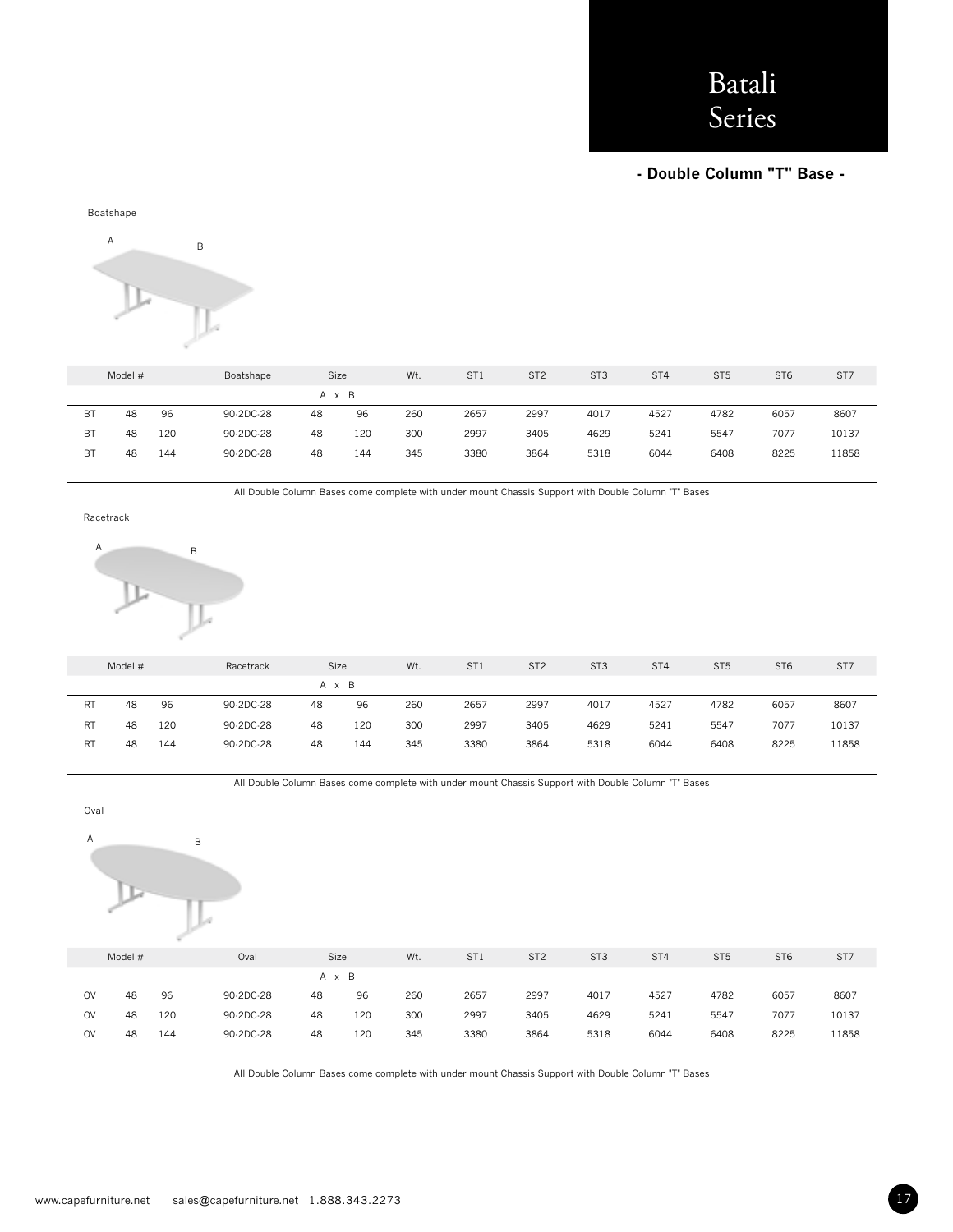### **- Single Column "X" Base -**

**Options: ADD** EQ-1: Equalizer Glide (Set of 4), (table height remains at 29" with Glide) **50.00** LIST per table TWC-1: Twin Wheel Swivel Locking Caster (Set of 4), (table height remains at 29" with casters) **100.00** LIST per table HDC-1: Heavy Duty Locking Casters (Set of 4), (table height remains at 29" with casters) **320.00** LIST per table #24 Concealed Caster **105.00** LIST per table Flip Top Option, X Base : Tables up to 60" in size **170.00** LIST per table Bar or Counter Height **120.00** LIST per table (Please indicate Height on order) Non Standard Heights **80.00** LIST per table Polished Chrome Upcharge **170.00** LIST per table Satin Nickel Upcharge **200.00** LIST per table

|                                | * 2" Diameter Single Column, 14 Gauge                                                                   |
|--------------------------------|---------------------------------------------------------------------------------------------------------|
|                                | * Foot is All Welded 1" x 1 1/2" Tube, with Rounded Top, Square Bottom                                  |
|                                | * Includes Standard Screw in Adjustable Glides (Model GL-1)                                             |
|                                | * Mounting Plate: 12" x 12" x 3/16" Thick, all Welded to the top of Column                              |
| <b>Standard Base Features:</b> | * Flip Box and Connector Bars ALWAYS finished in Cape Standard Black Epoxy                              |
|                                | * Standard table height is 29.5" from floor to surface unless otherwise specified, Upcharges May Apply. |
|                                | * Pricing based on any Standard Cape Epoxy                                                              |
|                                |                                                                                                         |
|                                |                                                                                                         |
|                                |                                                                                                         |
|                                | * All Tops have partical board core, unless otherwise specified                                         |
|                                |                                                                                                         |
|                                | Standard Top Thickness: 1 1/8"                                                                          |
|                                |                                                                                                         |

#### **Standard Top Features:**

\* Standard Cape Laminates: **(CUSTOM LAMINATES UPON REQUEST)** Formica **(-58 Finish Only)** Wilsonart **(-60 Matte Finish only)** Nevamar **(-T Textured Finish Only)** Arborite **(-CA Cashmire Finish Only)**

Pionite **(Suede Finish Only)**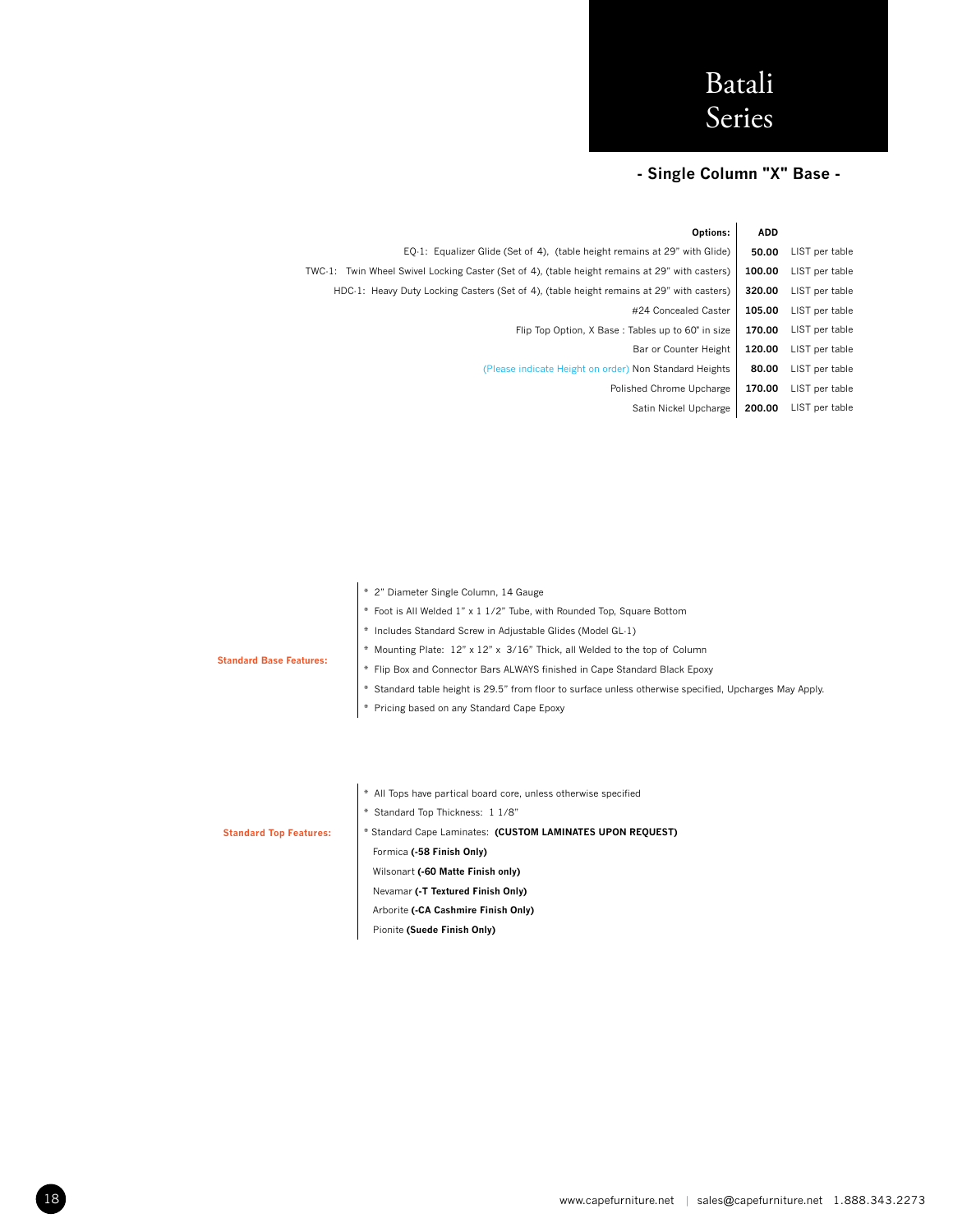**HOW TO READ CODES: SQ 4848 90-36 SQ**= Square

**4848** = Top Size: 48" x 48"

**90-36=-90**= Model 90 Batali,-**36**=36" Spread "X" Base

### **- Single Column "X" Base -**



|             | Model # |    | Square          | Size  |    | Wt. | ST1  | ST <sub>2</sub> | ST <sub>3</sub> | ST4  | ST <sub>5</sub> | ST <sub>6</sub> | ST7  |
|-------------|---------|----|-----------------|-------|----|-----|------|-----------------|-----------------|------|-----------------|-----------------|------|
|             |         |    |                 | A x B |    |     |      |                 |                 |      |                 |                 |      |
| SQ          | 24      | 24 | $90 - 23$       | 24    | 24 | 56  | 504  | 538             | 640             | 691  | 717             | 844             | 1099 |
| SQ          | 30      | 30 | $90 - 23$       | 30    | 30 | 67  | 600  | 653             | 813             | 892  | 932             | 1131            | 1530 |
| SQ          | 36      | 36 | $90 - 28$       | 36    | 36 | 81  | 720  | 796             | 1026            | 1141 | 1198            | 1485            | 2059 |
| SQ          | 42      | 42 | $90 - 32$       | 42    | 42 | 101 | 886  | 990             | 1302            | 1458 | 1536            | 1927            | 2708 |
| SQ          | 48      | 48 | $90 - 36$       | 48    | 48 | 120 | 1058 | 1194            | 1602            | 1806 | 1908            | 2418            | 3438 |
|             |         |    |                 |       |    |     |      |                 |                 |      |                 |                 |      |
|             | Model # |    | Round           | Size  |    | Wt. | ST1  | ST <sub>2</sub> | ST <sub>3</sub> | ST4  | ST <sub>5</sub> | ST <sub>6</sub> | ST7  |
|             |         |    |                 | A x B |    |     |      |                 |                 |      |                 |                 |      |
| <b>RD</b>   | 24      | D  | $90 - 23$       | 24    | 24 | 58  | 521  | 559             | 671             | 727  | 755             | 895             | 1176 |
| <b>RD</b>   | 30      | D  | $90 - 23$       | 30    | 30 | 70  | 627  | 685             | 860             | 948  | 992             | 1211            | 1649 |
| <b>RD</b>   | 36      | D  | 90-28           | 36    | 36 | 86  | 758  | 842             | 1095            | 1221 | 1284            | 1600            | 2231 |
| <b>RD</b>   | 42      | D  | $90 - 32$       | 42    | 42 | 107 | 938  | 1052            | 1396            | 1568 | 1653            | 2083            | 2942 |
| <b>RD</b>   | 48      | D  | 90.36           | 48    | 48 | 128 | 1126 | 1275            | 1724            | 1949 | 2061            | 2622            | 3744 |
|             |         |    |                 |       |    |     |      |                 |                 |      |                 |                 |      |
|             | Model # |    | Rectangular     | Size  |    | Wt. | ST1  | ST <sub>2</sub> | ST <sub>3</sub> | ST4  | ST <sub>5</sub> | ST <sub>6</sub> | ST7  |
|             |         |    |                 | A x B |    |     |      |                 |                 |      |                 |                 |      |
| REC         | 24      | 30 | $90 - 23$       | 24    | 30 | 61  | 547  | 589             | 717             | 781  | 813             | 972             | 1291 |
| <b>REC</b>  | 30      | 36 | 90-28           | 30    | 36 | 74  | 684  | 747             | 939             | 1034 | 1082            | 1321            | 1799 |
| <b>REC</b>  | 30      | 42 | $90 - 28$       | 30    | 42 | 80  | 709  | 784             | 1007            | 1118 | 1174            | 1453            | 2011 |
| <b>REC</b>  | 36      | 42 | $90 - 32$       | 36    | 42 | 93  | 824  | 913             | 1181            | 1315 | 1382            | 1717            | 2386 |
|             |         |    |                 |       |    |     |      |                 |                 |      |                 |                 |      |
|             |         |    |                 |       |    |     |      |                 |                 |      |                 |                 |      |
|             | Model # |    | Concave Corners | Size  |    | Wt. | ST1  | ST <sub>2</sub> | ST <sub>3</sub> | ST4  | ST <sub>5</sub> | ST <sub>6</sub> | ST7  |
|             |         |    |                 |       |    |     |      |                 |                 |      |                 |                 |      |
|             |         |    |                 | A x B |    |     |      |                 |                 |      |                 |                 |      |
| CC          | 42      | 42 | 90.32           | 42    | 42 | 140 | 1223 | 1393            | 1903            | 2158 | 2285            | 2923            | 4198 |
| $_{\rm CC}$ | 48      | 48 | $90 - 32$       | 48    | 48 | 160 | 1393 | 1597            | 2209            | 2515 | 2668            | 3433            | 4963 |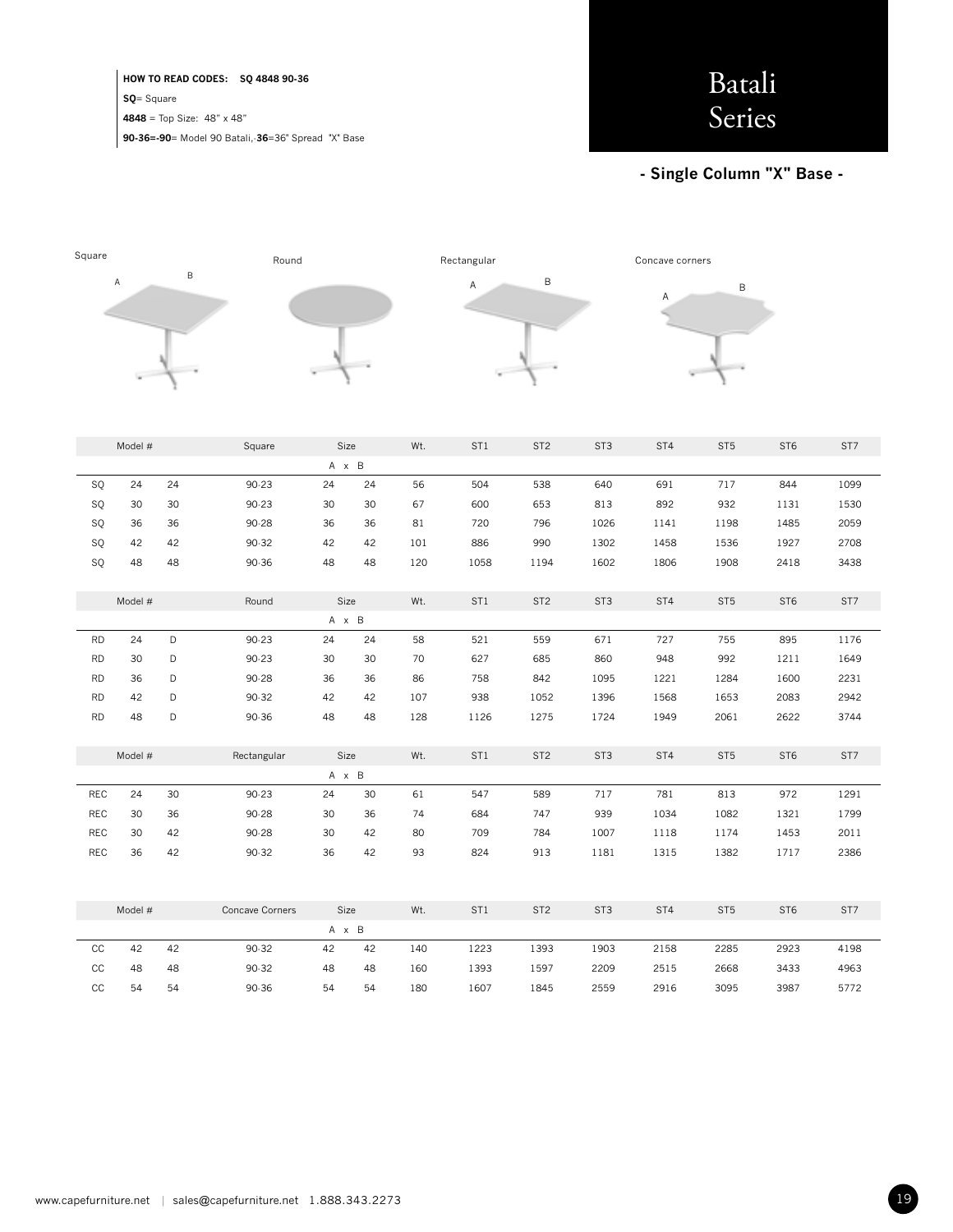### **- Four Column "X" Base -**

|                | <b>ADD</b> | Options:                                                                                       |
|----------------|------------|------------------------------------------------------------------------------------------------|
| LIST per table | 50.00      | EQ-1: Equalizer Glide (Set of 4), (table height remains at 29" with Glide)                     |
| LIST per table | 100.00     | TWC-1: Twin Wheel Swivel Locking Caster (Set of 4), (table height remains at 29" with casters) |
| LIST per table | 320.00     | HDC-1: Heavy Duty Locking Casters (Set of 4), (table height remains at 29" with casters)       |
| LIST per table | 105.00     | #24 Concealed Caster                                                                           |
| LIST per table | 170.00     | Flip Top Option, X Base: Tables up to 60" in size                                              |
| LIST per table | 180.00     | Bar or Counter Height                                                                          |
| LIST per table | 140.00     | (Please indicate Height on order) Non Standard Heights                                         |
| LIST per table | 200.00     | Polished Chrome Upcharge                                                                       |
| LIST per table | 225.00     | Satin Nickel Upcharge                                                                          |
|                |            |                                                                                                |

|                                | * Four (4), 2" Diameter Columns, 14 Gauge                                                               |  |  |  |  |  |  |  |  |
|--------------------------------|---------------------------------------------------------------------------------------------------------|--|--|--|--|--|--|--|--|
|                                | * Foot is All Welded 1" x 1 1/2" Tube, with Rounded Top, Square Bottom                                  |  |  |  |  |  |  |  |  |
|                                | * Includes Standard Screw in Adjustable Glides (Model GL-1)                                             |  |  |  |  |  |  |  |  |
| <b>Standard Base Features:</b> | * Mounting Plate: 12" x 12" x 3/16" Thick, all Welded to the top of Column                              |  |  |  |  |  |  |  |  |
|                                | * Flip Box and Connector Bars ALWAYS finished in Cape Standard Black Epoxy                              |  |  |  |  |  |  |  |  |
|                                | * Standard table height is 29.5" from floor to surface unless otherwise specified, Upcharges May Apply. |  |  |  |  |  |  |  |  |
|                                | * Pricing based on any Standard Cape Epoxy                                                              |  |  |  |  |  |  |  |  |
|                                |                                                                                                         |  |  |  |  |  |  |  |  |
|                                |                                                                                                         |  |  |  |  |  |  |  |  |
|                                | * All Tops have partical board core, unless otherwise specified                                         |  |  |  |  |  |  |  |  |
|                                | * Standard Top Thickness: 1 1/8"                                                                        |  |  |  |  |  |  |  |  |
| <b>Standard Top Features:</b>  | * Standard Cape Laminates: (CUSTOM LAMINATES UPON REQUEST)                                              |  |  |  |  |  |  |  |  |
|                                | Formica (-58 Finish Only)                                                                               |  |  |  |  |  |  |  |  |
|                                | Wilsonart (-60 Matte Finish only)                                                                       |  |  |  |  |  |  |  |  |
|                                | Nevamar (-T Textured Finish Only)                                                                       |  |  |  |  |  |  |  |  |

 Arborite **(-CA Cashmire Finish Only)** Pionite **(Suede Finish Only)**